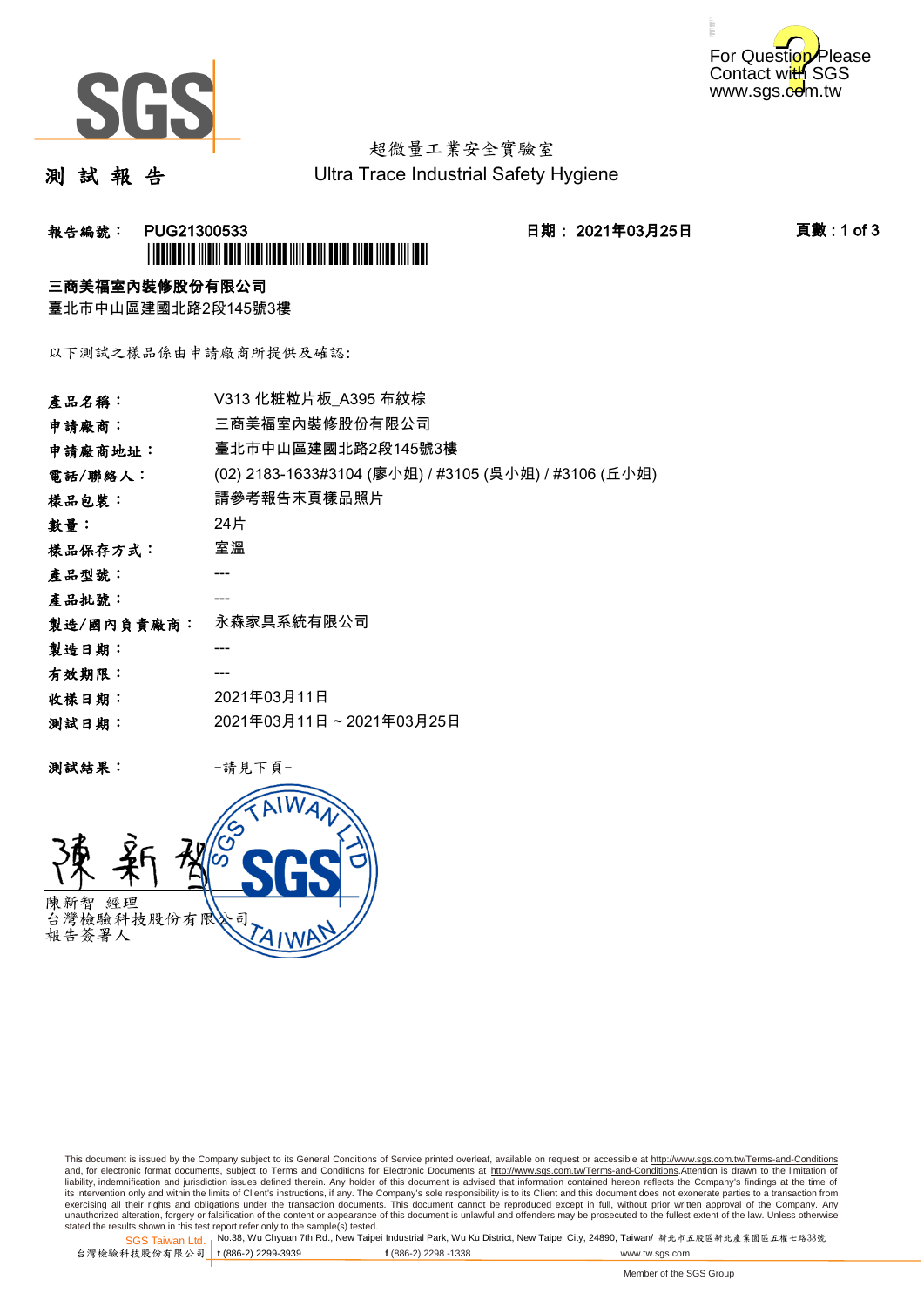

# 超微量工業安全實驗室

測 試 報 告

Ultra Trace Industrial Safety Hygiene

### **報告編號: PUG21300533 日期: 2021年03月25日 頁數:2 of 3** \*PUGE 19 YO 19 YO 19 YO 19 YO 19 YO 19 YO 19 YO 19 YO 19 YO 19 YO 19 YO 19 YO 19 YO 19 YO 19 YO 19 YO 19 YO 19

#### 三商美福室內裝修股份有限公司

臺北市中山區建國北路2段145號3樓

#### 測試結果:

| 测試項目        | CAS NO.   | 測試方法                                                                    | 測試<br>結果 | 定量/偵測<br>極限 | 單位   |
|-------------|-----------|-------------------------------------------------------------------------|----------|-------------|------|
| 甲醛釋出量       |           |                                                                         |          |             |      |
| 甲醛釋出量-平均值   | $50-00-0$ | 本測試參考國家標準106.11.29公布建議檢驗<br>│方法-CNS2215粒片板中甲醛釋出量,以分光│<br>先度計(UV/VIS)檢測。 | 0.635    | 0.0290      | mg/L |
| ┃甲醛釋出量-最大值│ | $50-00-0$ | 本測試參考國家標準106.11.29公布建議檢驗<br>│方法-CNS2215粒片板中甲醛釋出量,以分光│<br>光度計(UV/VIS)檢測。 | 0.639    | 0.0290      | mg/L |

備註:

1.測試報告僅就委託者之委託事項提供測試結果,不對產品合法性做判斷。

2.本測試報告之所有檢驗內容,均依委託事項執行檢驗,如有不實,願意承擔完全責任。

3. 本報告不得分離,分離使用無效。

4.若該測試項目屬於定量分析則以「定量極限」表示;若該測試項目屬於定性分析則以「偵測極限」表示。

5.低於定量極限/偵測極限之測定值以「N.D.」或「 陰性」表示。微生物測試低於定量極限以「<定量極限值」表示。

6.CNS 2215甲醛釋出量:

|      | 甲醛釋出量平均值 | 甲醛釋出量最大值 |
|------|----------|----------|
|      | $0.3$ 以下 | $0.4$ 以下 |
| ہ -ا | $0.5$ 以下 | $0.7$ 以下 |
| ່ 2  | 1.5以下    | $2.1$ 以下 |

- END -

This document is issued by the Company subject to its General Conditions of Service printed overleaf, available on request or accessible at http://www.sgs.com.tw/Terms-and-Conditions and, for electronic format documents, subject to Terms and Conditions for Electronic Documents at http://www.sgs.com.tw/Terms-and-Conditions.Attention is drawn to the limitation of liability, indemnification and jurisdiction issues defined therein. Any holder of this document is advised that information contained hereon reflects the Company's findings at the time of<br>its intervention only and within t exercising all their rights and obligations under the transaction documents. This document cannot be reproduced except in full, without prior written approval of the Company. Any<br>unauthorized alteration, forgery or falsifi

SGS Taiwan Ltd. 1 stated the results shown in this test report refer only to the sample(s) tested.<br>Stated the results shown in this test report refer only to the sample(s) tested.

台灣檢驗科技股份有限公司

**t** (886-2) 2299-3939 **f** (886-2) 2298 -1338 www.tw.sgs.com